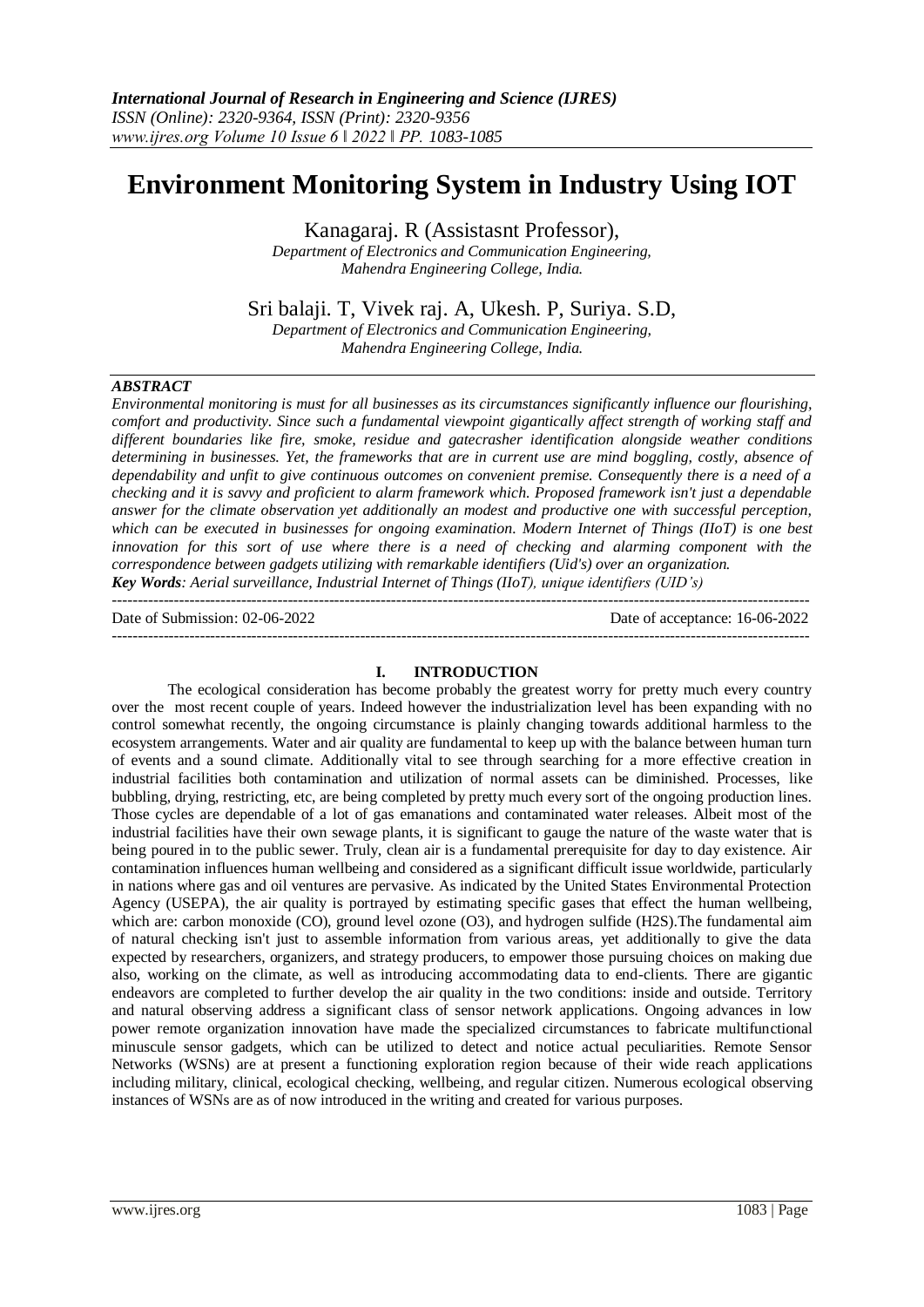# **II. PROBLEM STATEMENT:**

One of the fundamental explanations behind modern mishaps is the spillage of undesirable gases and the profundity of laborers in enterprises. Spillage of any kind of gases will cause an immense problem in present times whether family, industry, eateries, and so forth a requirement for a screen and shortcoming discovery is currently more expected than any other time. The proposed framework utilizes a MQ-6 sensor that identifies the spillage of LPG, CH4, and CO gases. The fundamental object of this undertaking is to make an extraordinary gadget for securely recognizing the breakdown of a jeopardized processing plant to stop the arrival of burnable gases to keep any blast from occurring while additionally observing a great deal of different variables for additional security.

## **III. LITERATURE REVIEW**

He, Y., Guo, J., & Zheng, X. (2018).

"From surveillance to digital twin: Challenges and recent advances of signal processing for industrial internet of things"

The IoT offers chances to connect the actual world and the internet, empowering fine-grained detecting of articles and conditions, constant information gathering, far reaching data combination, profound investigation, and continuous criticism or command over the associated targets.

Shilpa R. Khodve, A. N. Kulkarni,

"Web Based Air Pollution Monitoring System"

An air toxin is a substance in the air that can antagonistically affect people and the environment. The substance can be strong particles, fluid beads, or gases. A contamination can be of regular beginning or man-made. Contaminations are named essential or optional. Essential contaminations are normally created from a cycle, like debris from a volcanic emission.

Shashikant U.Suryawanshi, Deepganga Dhang ,Ashish A. Chougule Shailendra B. Mote,

"Implementation Of Embedded Wireless Air Pollution Monitoring System"

The Central-Server is interacted to Google Maps to show the area of equipment unit. The association between the gas sensors and the microcontroller can be made by utilizing signal molding electronic circuit. In the sign molding circuit is the blend of speaker and simple to computerized converter, The gas sensor gave yield that is given to enhancer circuit and that result is given to the simple to advanced converter and afterward to regulator. Balasubramaniyan, C., and D. Manivannan.

"IoT Enabled Air Quality Monitoring System (AQMS) using Raspberry Pi"

It gives realtime internet observing and making offices furthermore aware of high memory and information base offices. In this work a Raspberry Pi based incorporated Air Quality Monitoring System has been planned and coordinated with Internet of Things (IoT) entryway.





## **V. EXISTING SYSTEM**

There exist broad exercises causing contamination in modern assembling production line. Industry should take on new class of materials including oxide materials and their composites that can rival existing innovation regarding great strength and work for significant time frames without need for any re-alignment. To